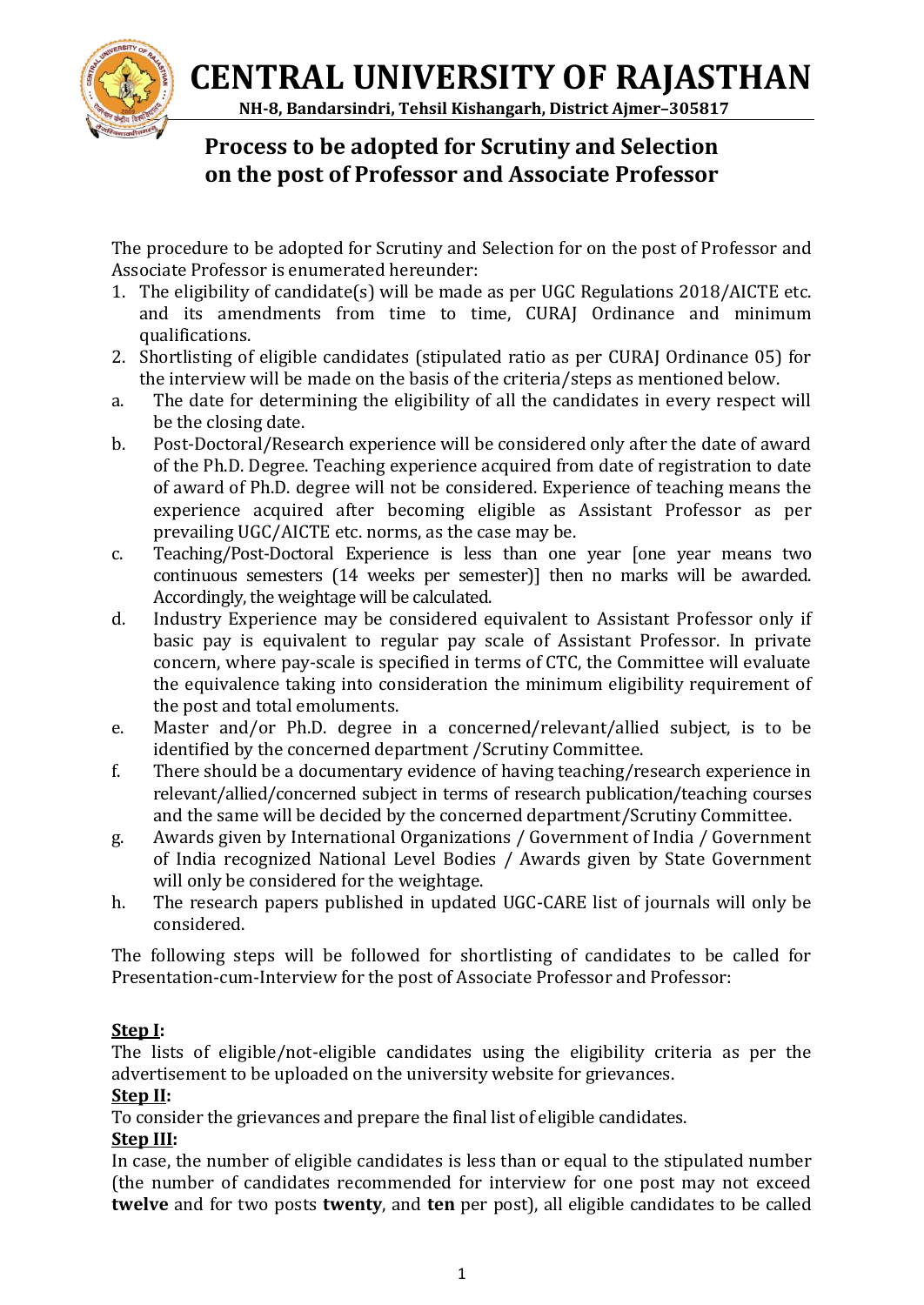for interview. However, the UGC Weightage and Cumulative Impact Factor (CIF) as per Step V will be calculated.

#### **Step IV:**

In case, the number of eligible candidates is more than the stipulated number, further shortlist top 35 candidates for one position and top 50 candidates for 2 positions in order of weightage out of 100 according to UGC Screening/Shortlisting criteria as per UGC Regulations, 2018.

#### **Step V:**

Compute weighted Cumulative Impact Factor (based on JCR, Thomson Reuters) of publications in the following manner. Publications of last 5 years will be considered.

\* For calculating Cumulative Impact Factor (CIF):

- a. If the candidate is the sole author, the weightage is IF x 1.0
- b. If there are more than one authors and the candidate is First Author or Corresponding Author, the weightage is IF x 0.7.
- c. If there are more than one authors and the candidate is among the rest of the authors, the weightage is IF x 0.3.
- d. Weights so calculated for all publications in last five years to be added with a capping of 30.

For disciplines for which TR Impact Factor is not available, the committee can work out a modality for which an expert can be consulted on the subject and ask to assign rules on publications.

#### **Step VI:**

In case, there is more than stipulated number of eligible candidates (the number of candidates recommended for interview for one post may not exceed **twelve** and for two posts **twenty**, and **ten** per post), screen out applicants with CIF less than 5 and shortlist 12 candidates for 1 post and 20 candidates for 2 posts in merit order of UGC criteria (100 marks) + Cumulative Impact Factor (CIF) (maximum 30 marks) for total 130 marks and prepare the list of candidates to be called for interview. In case shortlisted candidates are not in the required ratio, CIF criteria may be relaxed to next lower integer (like 4, 3, …, 0).

#### **Step VII:**

Documents verification related to minimum eligibility, Caste Certificate, Nationality, NoC, Award of Ph.D., All mark-sheets, Experience (Research/Teaching), publications, *etc.* will be done before the interview and the final weightage/reports in tabular format for all candidates called for Interview will be obtained (by scaling 130 marks to 60).

#### **Step VIII:**

Selection Committee will make assessment of suitability of the candidate based on interview, publications, funded projects, research guidance, and report received as Step VII and to recommend the candidate according to the final merit list as per the following criteria:

| Criteria                                                                                                                    | For Professor/Associate Professor |
|-----------------------------------------------------------------------------------------------------------------------------|-----------------------------------|
| Academic Background, and Research Performance & Publications (as<br>calculated in Step VII and after document verification) | 60                                |
| Domain knowledge & Teaching Skills                                                                                          | 20                                |
| Interview Performance                                                                                                       | 20                                |